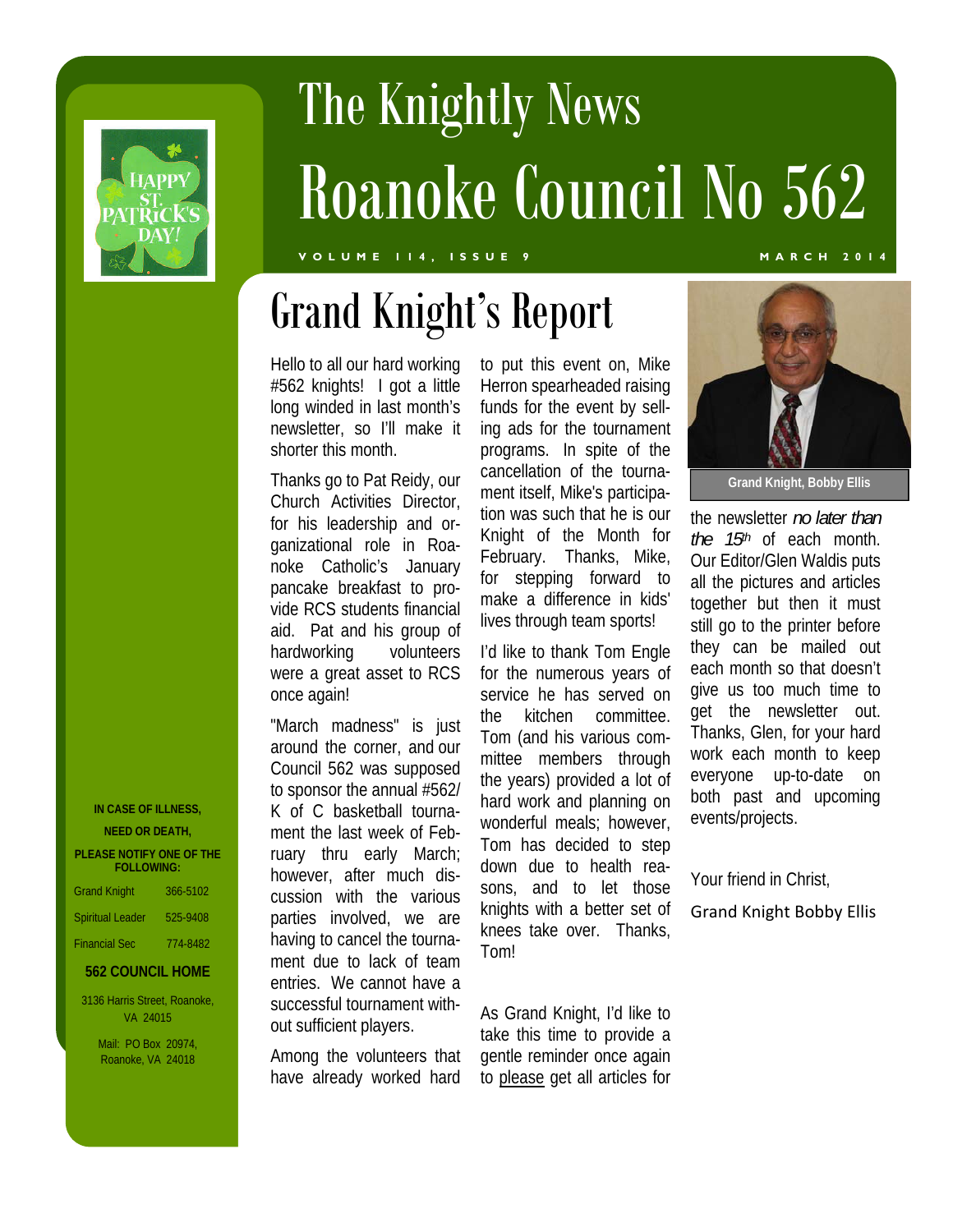| <b>Council Officers</b>           |                           |              |  |  |  |
|-----------------------------------|---------------------------|--------------|--|--|--|
| <b>Grand Knight</b>               | <b>Bobby Ellis</b>        | 366-5102     |  |  |  |
| Dep. Grand Knight                 | <b>Bill DeBerry</b>       | 343-7849     |  |  |  |
| Spiritual Leader                  | Stephen O'Connell         | 525-9408     |  |  |  |
| Chancellor                        | Pat Reidy                 | 725-8206     |  |  |  |
| Recorder                          | Stephen Ratliff           | 774-4796     |  |  |  |
| Financial Sec.                    | Mike Lazzuri              | 774-8482     |  |  |  |
| Treasurer                         | <b>Brian Ripple</b>       | 776-8285     |  |  |  |
| Lecturer                          | Alex Nelson               | 774-5079     |  |  |  |
| Advocate                          | P.J. Lyons                | 562-8332     |  |  |  |
| Warden                            | <b>Eric Schmucker</b>     | 309-1417     |  |  |  |
| Inside Guard                      | Joseph Colosimo           | 989-7969     |  |  |  |
| Outside Guard                     | <b>Steve Wirth</b>        | 797-8812     |  |  |  |
| Trustee, 3rd Year                 | Karl Kleinhenz            |              |  |  |  |
|                                   |                           | 397-4028     |  |  |  |
| Trustee, 2nd Year                 | <b>Bob Canfield</b>       | 774-7554     |  |  |  |
| Trustee, 1st Year                 | <b>Richard Sparks</b>     | 563-1387     |  |  |  |
|                                   | <b>Committee Chairmen</b> |              |  |  |  |
| Program Director                  | John Krumpos              | 989-1985     |  |  |  |
| <b>Council Activities</b>         | <b>Bill DeBerry</b>       | 343-7849     |  |  |  |
|                                   | <b>Glen Waldis</b>        | 982-0835     |  |  |  |
| <b>Community Activities</b>       | Joe Colosimo              | 989-7969     |  |  |  |
| <b>Family Activities</b>          | Alex Nelson               | 774-5079     |  |  |  |
|                                   | Tom Huck 740-749-3018     |              |  |  |  |
| <b>Youth Activities</b>           | <b>Fric Schmucker</b>     | 309-1417     |  |  |  |
| <b>Church Activities</b>          | Pat Reidy                 | 725-8206     |  |  |  |
| Pro Life Activities               |                           |              |  |  |  |
| KOVAR                             | Don Feick                 | 774-0187     |  |  |  |
|                                   | John Krumpos              | 960-1825     |  |  |  |
| Newsletter                        | <b>Glen David Waldis</b>  | 982-0835     |  |  |  |
| Kitchen                           | John Church               | 588-7968     |  |  |  |
|                                   | Mike Lazzuri              | 774-8482     |  |  |  |
|                                   | <b>Steve Wirth</b>        | 797-8812     |  |  |  |
| <b>Basketball Tournament</b>      |                           |              |  |  |  |
| <b>KCIC</b>                       | Karl Kleinhenz            | 982-8140     |  |  |  |
|                                   | Joe Devlin                | 206-2622     |  |  |  |
| Membership                        | Dave Chopski              | 344-0901     |  |  |  |
|                                   | <b>Charles Hatcher</b>    | 314-3360     |  |  |  |
|                                   | <b>Steve Wirth</b>        | 520-2885     |  |  |  |
| Ceremonials                       | Dave Chopski              | 344-0901     |  |  |  |
| Canfield Scholarship              | <b>Bobby Ellis</b>        | 366-5102     |  |  |  |
|                                   | Karl Kleinhenz            | 982-8140     |  |  |  |
|                                   | Pat Patterson             | 815-6105     |  |  |  |
|                                   | Joe Moses                 | 389-0309     |  |  |  |
|                                   | <b>Bob Canfield</b>       |              |  |  |  |
|                                   |                           | 774-7554     |  |  |  |
| <b>Retention Committee</b>        | <b>Bill DeBerry</b>       | 343-7849     |  |  |  |
|                                   | Karl Kleinhenz            | 397-4028     |  |  |  |
|                                   | <b>Bob Canfield</b>       | 774-7554     |  |  |  |
|                                   | <b>Richard Sparks</b>     | 563-1387     |  |  |  |
| Publicist                         | <b>Bill Howard</b>        | 989-9399     |  |  |  |
| RC School Board Rep.              | Alex Nelson               | 774-5079     |  |  |  |
| OLN Parish Rep.                   | Don Feick                 | 774-0187     |  |  |  |
| St. Elias Parish Rep.             | Jim Donckers              | 345-3902     |  |  |  |
| St. Andrews Parish Rep.P.J. Lyons |                           | 562-8332     |  |  |  |
| Insurance Rep.                    | Ken Bagnasco              | 888-211-9478 |  |  |  |
| Pool                              | <b>Jim Donckers</b>       | 345-3902     |  |  |  |
|                                   | Joe Devlin                | 206-2622     |  |  |  |
|                                   | George Cuadrado           | 989-1758     |  |  |  |
|                                   | P.J. Lyons                | 562-8332     |  |  |  |
| House                             | <b>Bobby Ellis</b>        | 366-5102     |  |  |  |
|                                   | Jan Hodnett               | 772-4215     |  |  |  |
| Club Room                         | P.J. Lyons                | 562-8332     |  |  |  |

## **St. Patrick**

#### **In His Footsteps:**

St. Patrick was a humble, pious, gentle man, whose love and total devotion to and trust in God should be a shining example to



each of us. He feared nothing, not even death, so complete was his trust in God, and of the importance of his mission.

### **Why a shamrock?**

St. Patrick used the shamrock to explain the Trinity, and has been associated with him and the Irish since that time.

## 2014 Virginia State Convention

The 114<sup>th</sup> Annual Meeting of the Virginia State Council is happening soon. It is scheduled for Friday, May 2<sup>nd</sup> through Sunday, May 4<sup>th</sup>, 2014. It is being held at the Hyatt Dulles Hotel in Herndon, Virginia.

The weekend will start with a Captain's Choice golf tournament on Friday morning at the Pleasant Valley Golf Club, which is only 15 minutes from the hotel. Friday night entertainment will be provided by "Dueling Pianos". There is an annual awards breakfast on Saturday morning and the Ladies Lunch that day will feature entertainment from the barbershop quartet "Four in the Morning". Saturday evening will feature outstanding food and the customary awards presentation.

Plan to attend early, special rates apply for the convention attendees. More detailed information about the event can be seen at the Convention link: http://www.vakofc.org/2014-va-convention.html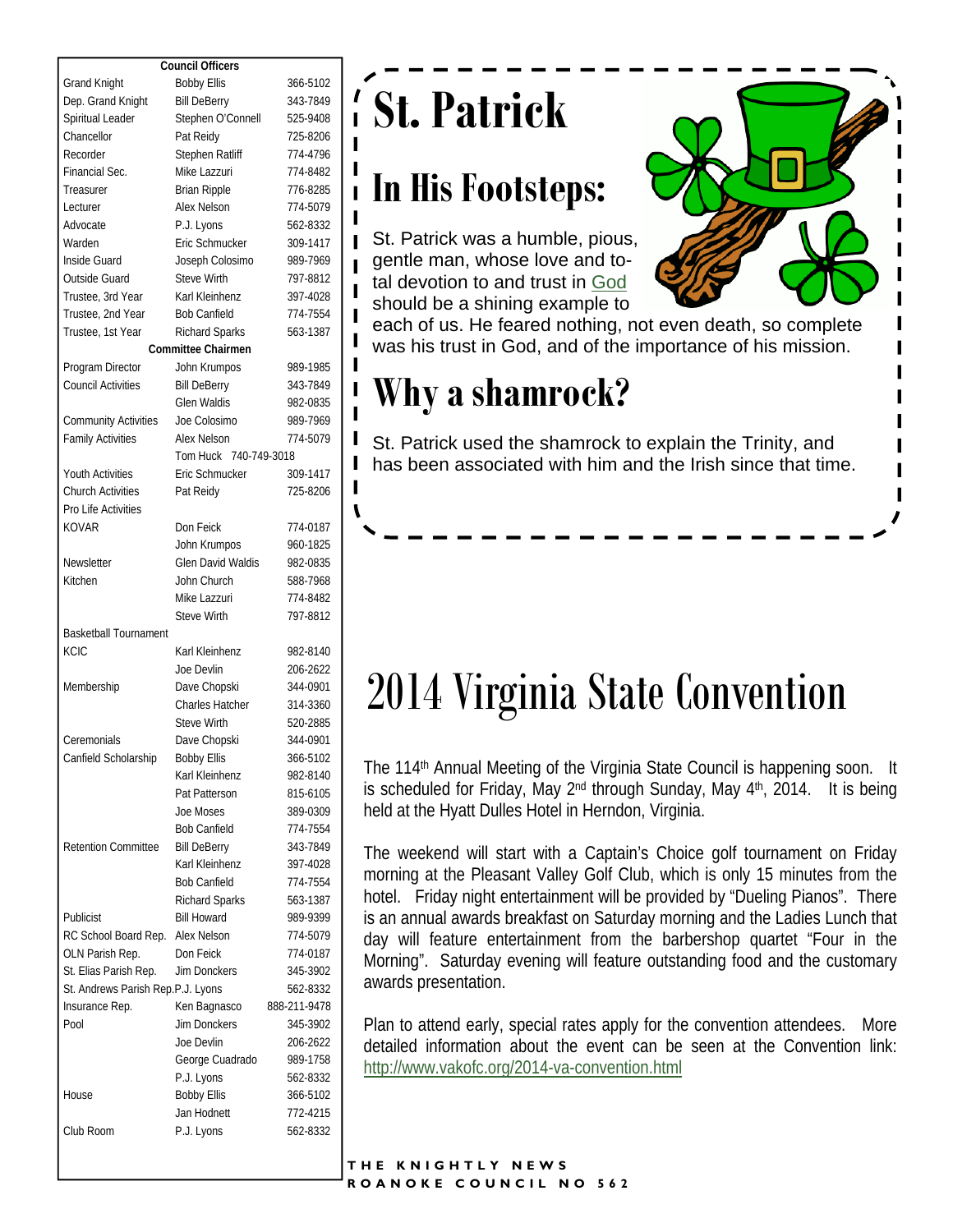### Motion To Be Voted On

"WHEREAS, the Trek Across Maine, a three-day pay all expenses in cycling trip in June, 2014, benefiting the American Lung Association, was transportation, lodging, food, prominently featured in a four-page article titled, "The Knight Riders," in the August, 2013, issue of Columbia, the national magazine for all Brother needs the support of Council Knights; WHEREAS, the Knights of Columbus has entered a of \$500.00; and team of cyclists in the event to benefit this worthy cause and to promote the WHEREAS, this motion is made at the meeting of charitable undertakings of the Brotherhood; WHEREAS, a Brother Knight from Roanoke Council for March 3, 2014." 562 has been accepted as a member of the Knights of Columbus team; connection with the cycling ride, including and the cost of a bicycle inspection; WHEREAS, the Brother Knight from Council 562 562 in the form of a charitable donation to the American Lung Association February 3, 2014, and will be voted on at the next Business Meeting thereafter, currently scheduled - - - Submitted jointly by Brother Steve Talevi, PGK,

WHEREAS, the Brother Knight from Council 562 will



Timothy E. Bradley Jeff S. Schmucker Robert P. Van Kerckhove Phillip M. Montano Thomas Francis OMeara Ted R. Leneski J. Stuart Bentley William T. Stack Christopher J. Sargent William L. Asbell Joseph E. Elligson Terry E. McCrady Timothy A. Heffron William H. Partsch Peter N. Houhoulis Stephen Z. Bernys

Dumitru Branisteanu David J. Chopski Edward W. Huddleston Matthew F. Duffy Roger D. Malouf Easter P. Moses Joshua A. Stokes Antonio T. Donato Michael J. Schiavoni Gregory J. Jakubowski David P. Osterhaus James LaFemina

and Brother Paul Yengst

Frank A. Scherrep David L. Keeley Christopher M. Nelson